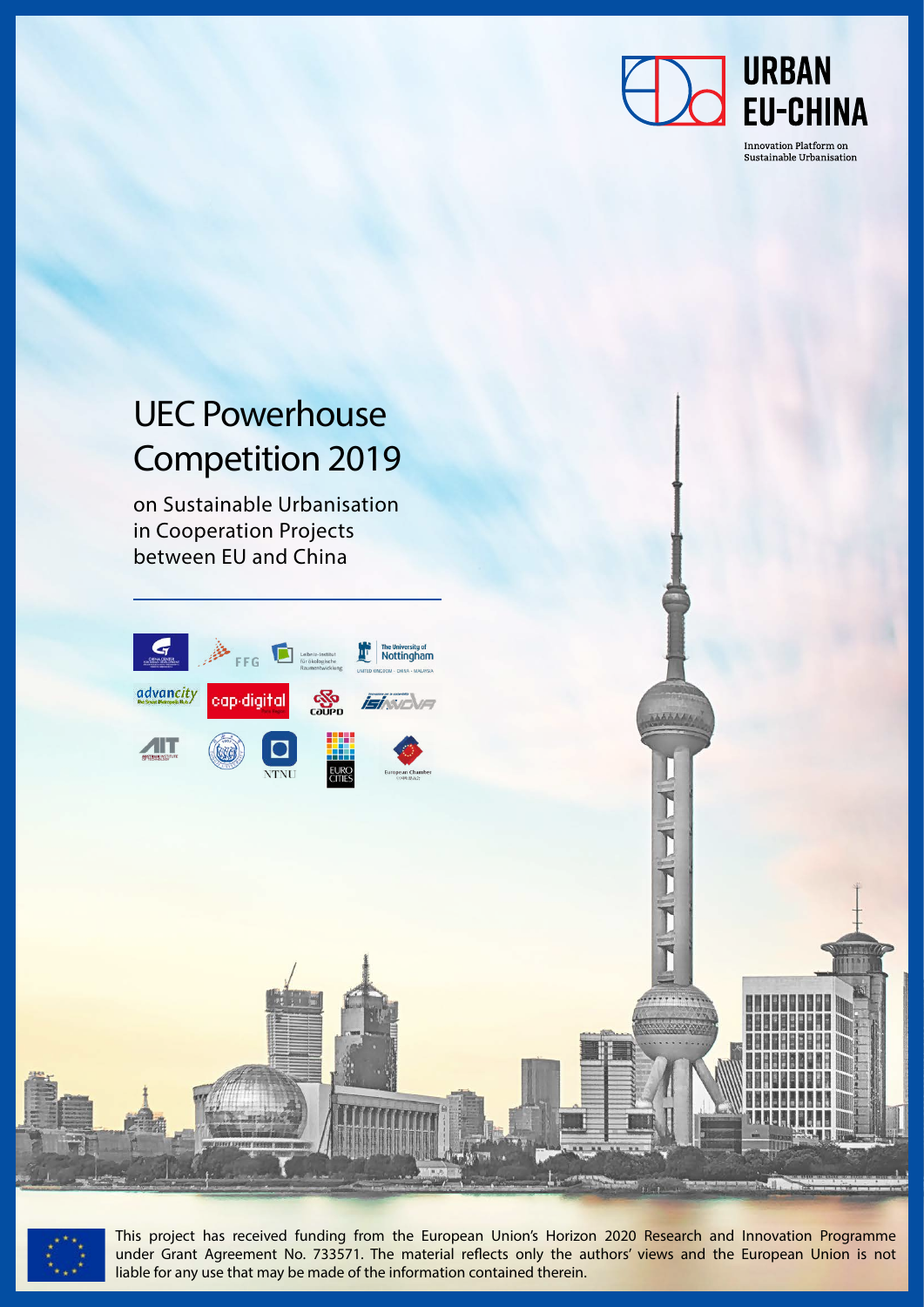**COMPETITION** OPEN FOR APPLICATIONS

The URBAN-EU-CHINA Powerhouse Competition 2019 is now open for applications!

Are you involved in a great Europe-China city-city partnership? Would you like to be recognised for your efforts?

The URBAN-EU-CHINA project is running a Powerhouse Competition to identify and promote the best examples of Europe-China city-city partnerships which focus on sustainable urbanisation.

Last year, the URBAN-EU-CHINA Powerhouse Competition Award was given to the Manchester (UK) – Wuhan (PRC) partnership who have been successfully working together for over thirty years in sustainable urbanisation, in areas including climate change, environmental protection, smart cities, and innovative healthcare. Both cities identified common challenges such as aging populations, an imbalanced allocation of medical resources, traffic congestion and climate change and together they developed remedies for these urban challenges, including smart city construction, energy, healthcare and digital innovations. This superb example of Europe-China city-city cooperation has a wealth of experience and great ideas and practices which can be used to support other Europe-China city–city partnerships develop and mature.

If you would like to be considered for the URBAN-EU-CHINA Powerhouse Competition Award, please contact powerhouse@urbaneuchina.eu and check our website for further information; www.urbaneuchina.eu.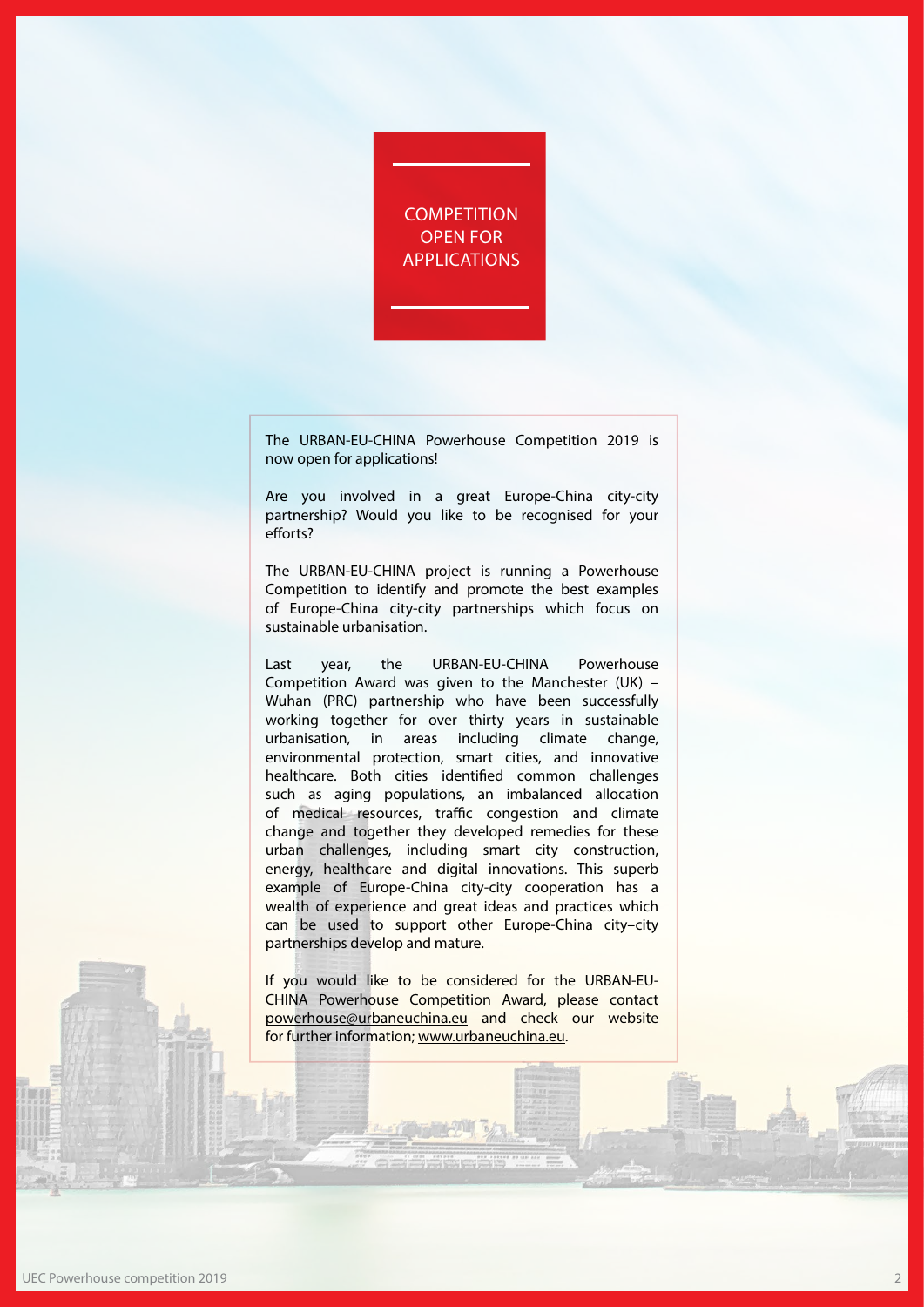UEC **POWERHOUSE COMPETITION** AWARD

WINNERS 2018



UEC Powerhouse Competition Award Winners for 2018: Manchester & Wuhan

L to R Deputy Director Qiu Aijun (China Centre for Urban Development), Director General Jean-Eric Paquet (European Commission), Chief Executive Joanne Roney, (Manchester City Council), Deputy Secretary-General Chen Honghui (People's Government of Wuhan) & Minister Counsellor Philippe Vialatte (EU Delegation to China). © URBAN-EU-CHINA



L to R Director General Jean-Eric Paquet (European Commission), Deputy Secretary-General Chen Honghui (People's Government of Wuhan), Chief Executive Joanne Roney, (Manchester City Council), & Professor Annemie Wyckmans (Norwegian University of Science and Technology). © URBAN-EU-CHINA



UEC Powerhouse Competition Award Ceremony 2018 © URBAN-EU-CHINA

ä **AUSTRIA**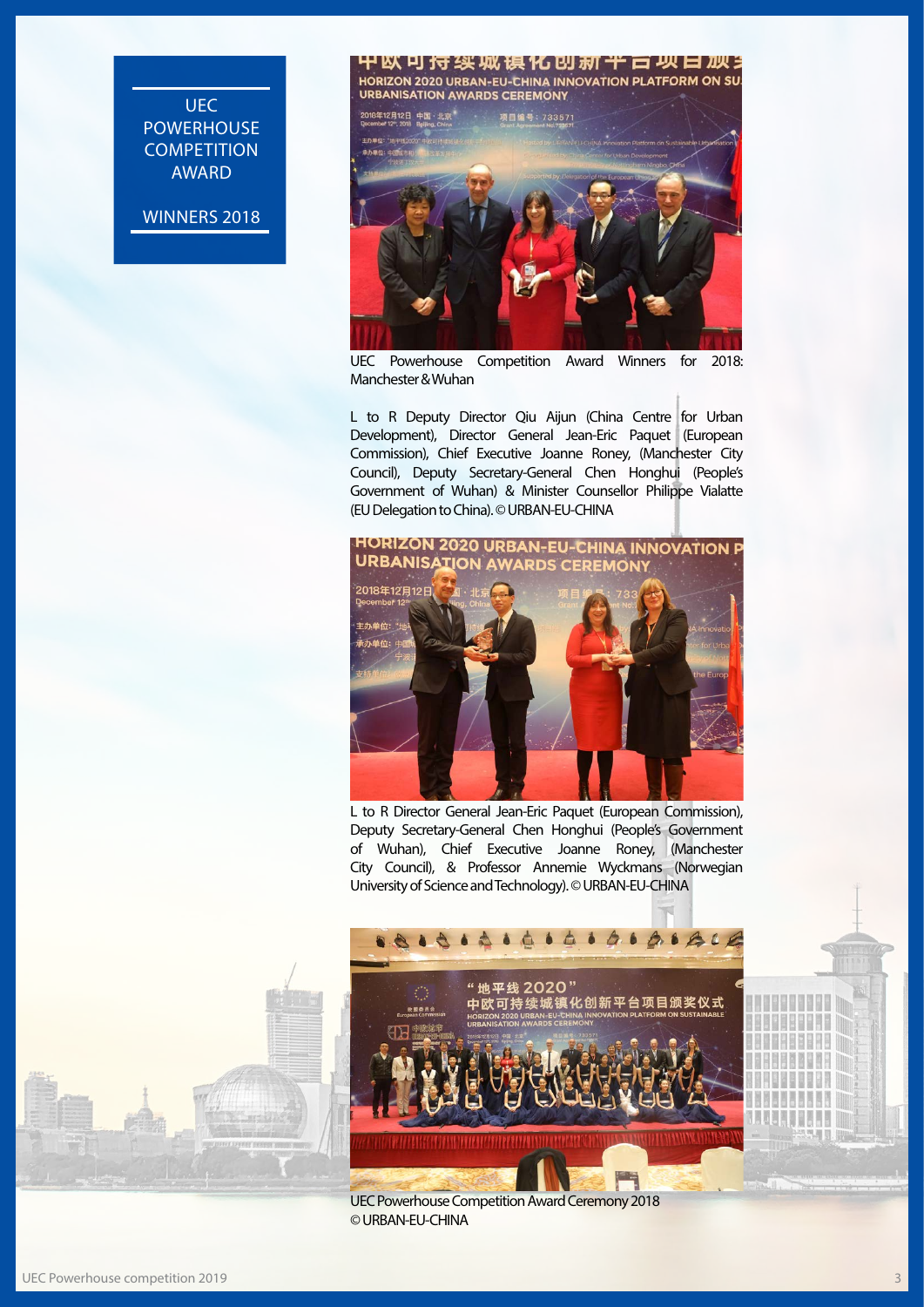APPLICATION FORM URBAN-EU-CHINA **Powerhouse Competition** Award 2019

If you are involved in a great Europe-China city-city partnership and would like to be recognised for your efforts, we would love to hear from you!

The URBAN-EU-CHINA Powerhouse Competition Award 2019 is looking for the best examples of Europe-China city-city partnerships which focus on sustainable urbanisation.

Only one application per Europe-China city partnership is required and applications can be made by any individual(s) or organisation involved in the partnership.

The deadline for applications is Friday 20th September 2019, please send your completed applications to powerhouse@ urbaneuchina.eu or fill out the application form online. (link)

The winners will be invited to an awards ceremony in Beijing in early December 2019.

We look forward to hearing from you!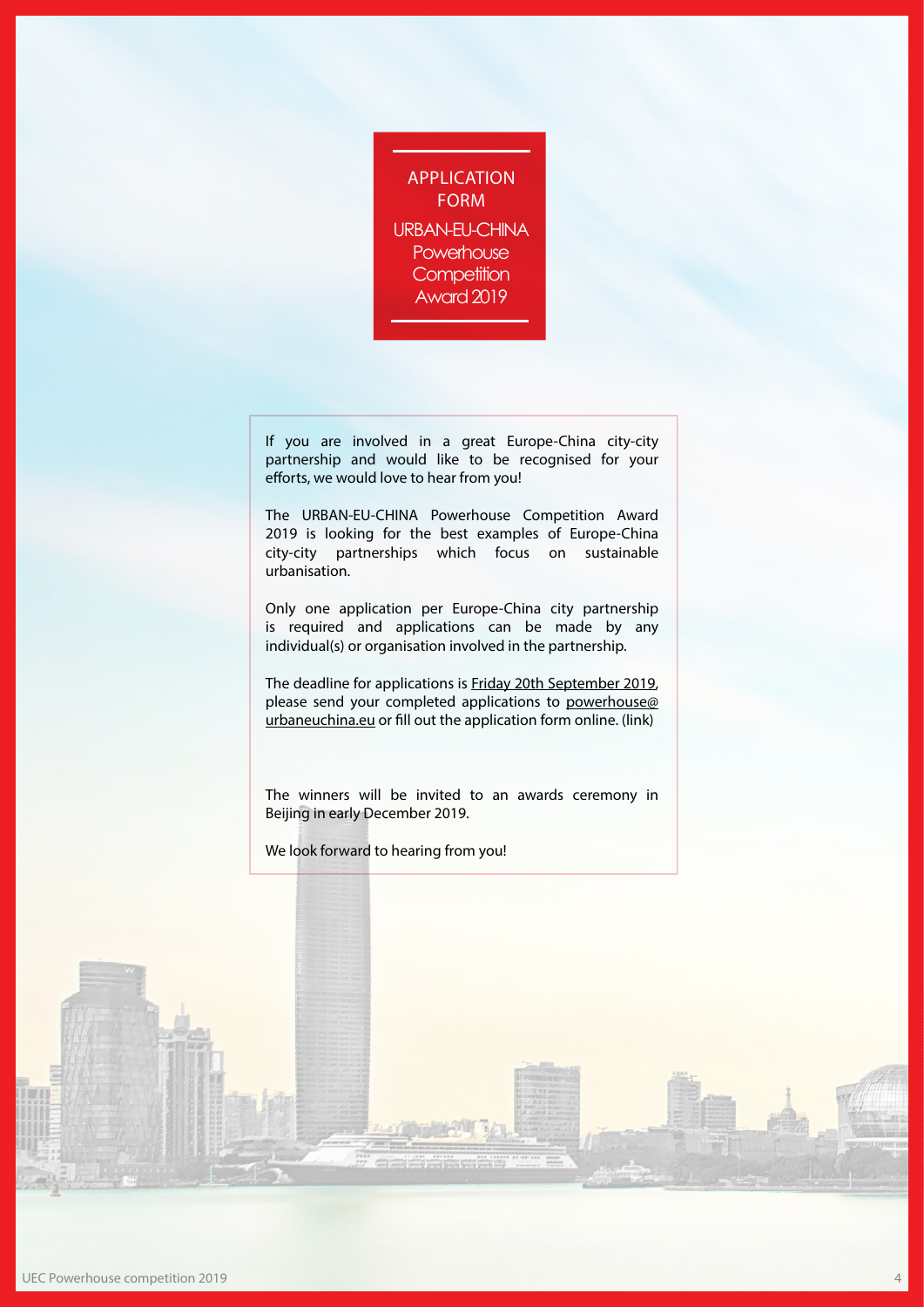

|                                                              | <b>European City</b> | <b>Chinese City</b> |
|--------------------------------------------------------------|----------------------|---------------------|
| City names                                                   |                      |                     |
| Date the city-city<br>partnership was<br>established         |                      |                     |
| Contact person names<br>& contact details (email<br>& phone) |                      |                     |
| Official city websites                                       |                      |                     |
| Official city-city<br>website(s)                             |                      | AAAAAA              |

. . . . . .

**UNHANNAHA**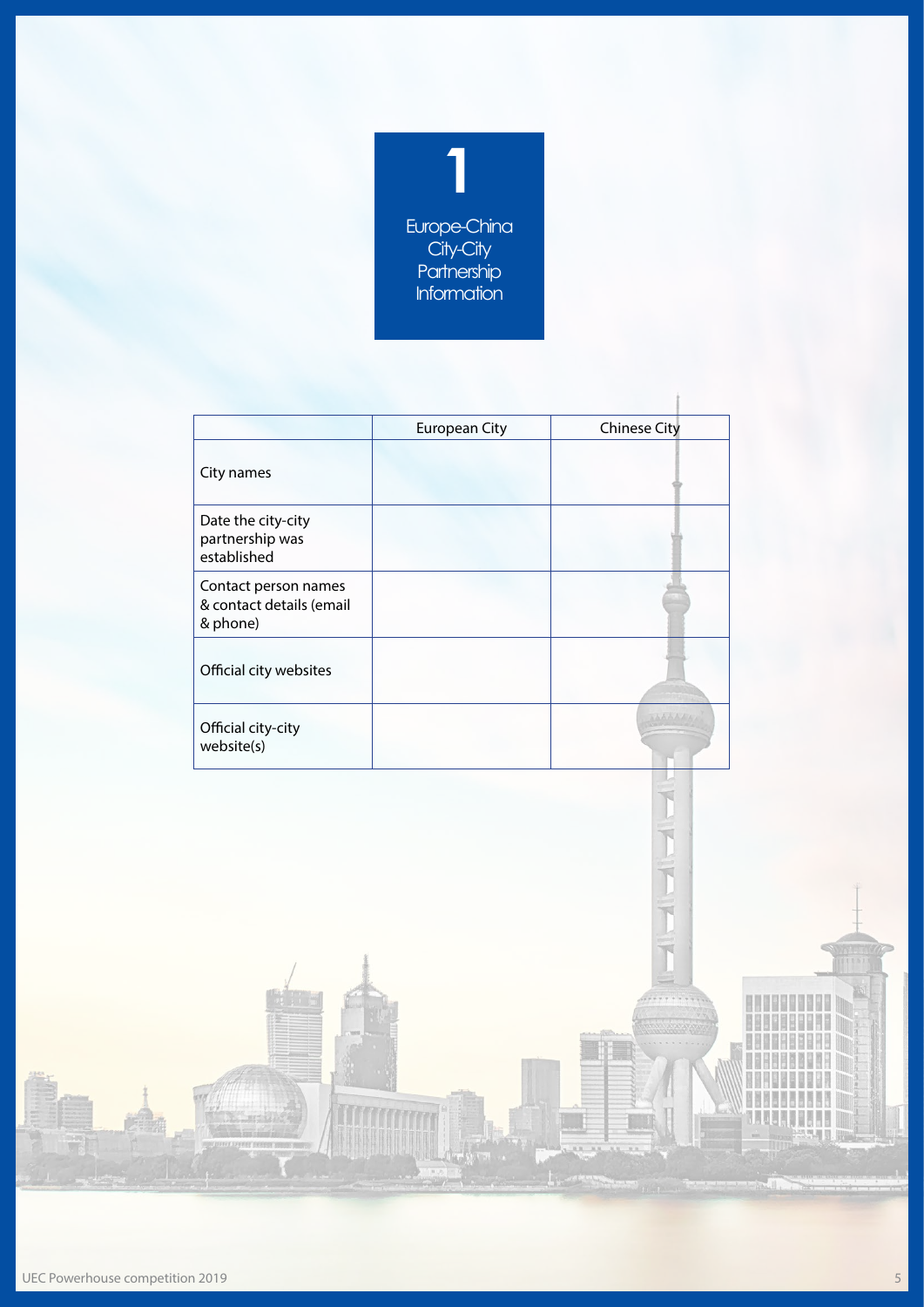

In this section, we are looking for excellent examples of Europe-China city-city cooperation initiatives which focus on sustainable urbanisation.

This could include examples of joint research & innovation projects, the development of network infrastructures, cross-sectorial cooperation initiatives, public-private partnerships and co-investments.

| Example<br>(Please include dates) | Description<br>(max. 300 words per example) | Evidence<br>(e.g. websites, reports, and news<br>stories) |
|-----------------------------------|---------------------------------------------|-----------------------------------------------------------|
|                                   |                                             |                                                           |
|                                   |                                             |                                                           |
|                                   |                                             |                                                           |
|                                   |                                             |                                                           |
|                                   |                                             |                                                           |
|                                   |                                             |                                                           |
|                                   |                                             |                                                           |
| 33.50                             |                                             |                                                           |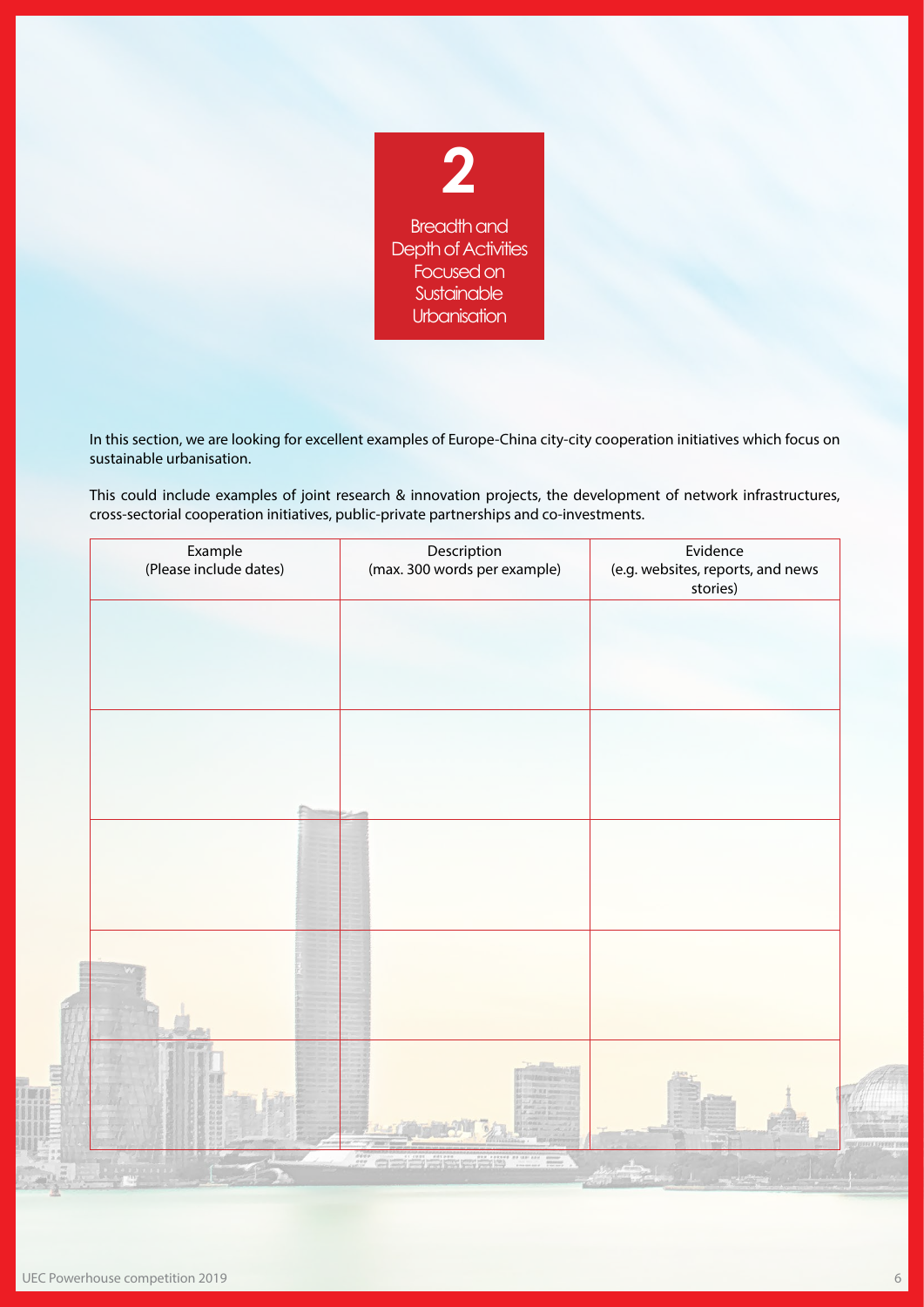

In this section, we are looking for evidence that the partnership is well-managed and resourced.

| Issue                                                                                                                                                      | Description<br>(max. 300 words per example) | Evidence |
|------------------------------------------------------------------------------------------------------------------------------------------------------------|---------------------------------------------|----------|
| How is the partnership<br>addressed in the cities'<br>internationalisation<br>strategy or other policy<br>documents?                                       |                                             |          |
| What management<br>and communication<br>procedures are used in<br>the partnership?                                                                         |                                             | AAAAA    |
| Were the expected<br>impacts of the<br>partnership decided<br>and agreed before the<br>partnership officially<br>started? If yes, please<br>describe them. |                                             |          |
|                                                                                                                                                            |                                             |          |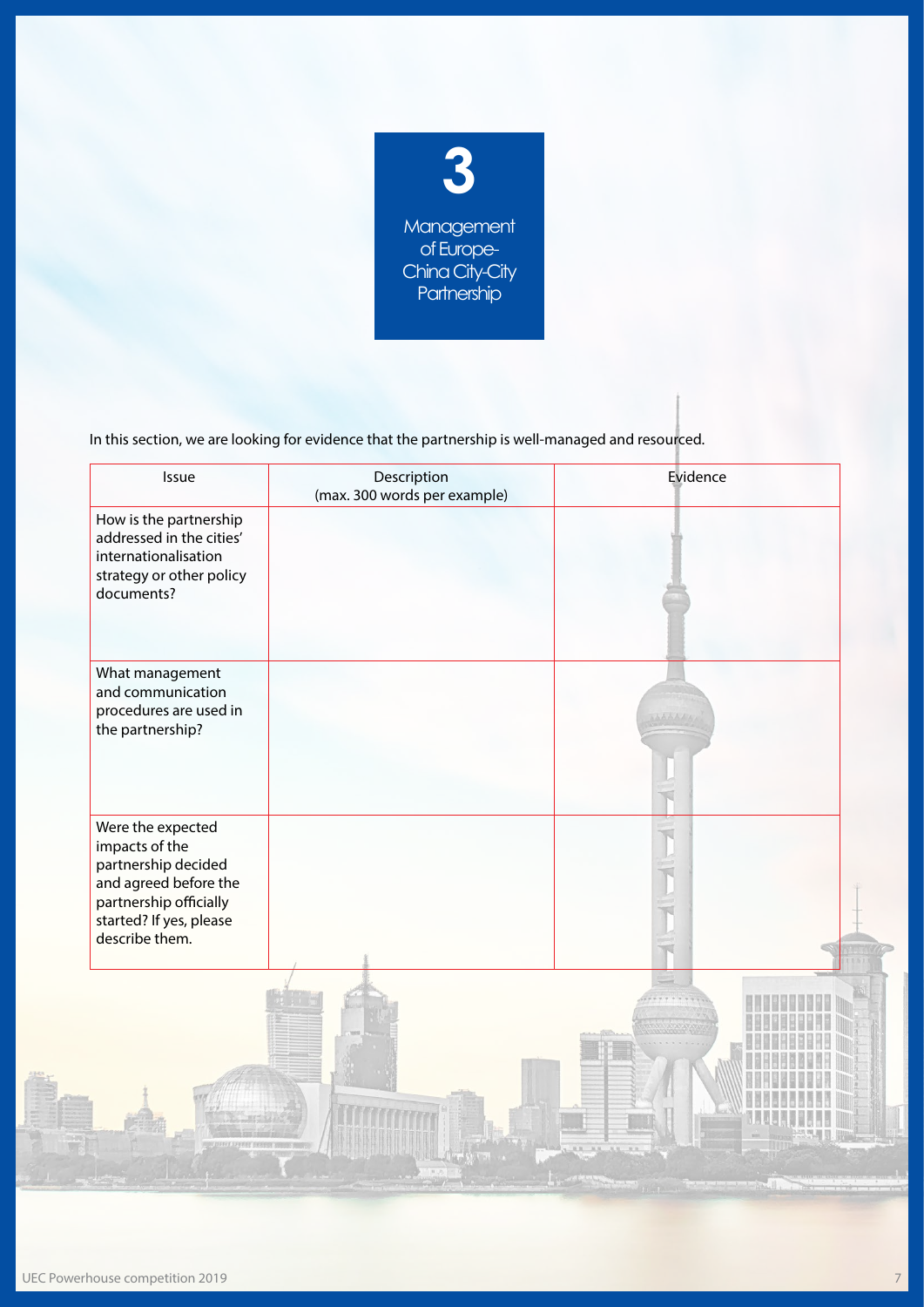| Issue                                                                                                                                                            | Description<br>(max. 300 words per example)                          | Evidence |  |
|------------------------------------------------------------------------------------------------------------------------------------------------------------------|----------------------------------------------------------------------|----------|--|
| Were any criteria<br>developed to assess<br>the success of the<br>partnership before the<br>partnership officially<br>started? If yes, please<br>describe these. |                                                                      |          |  |
| What specific resources<br>have been allocated<br>to this partnership's<br>activities?                                                                           |                                                                      |          |  |
| Is there a legal agreement<br>for the partnership? If<br>yes, please describe it.                                                                                |                                                                      |          |  |
| Are there regular reviews<br>of the cities' partnership?<br>If yes, what is the<br>procedure?                                                                    |                                                                      |          |  |
| Does the partnership<br>offer other examples of<br>good practice in city-city<br>relations? If yes, please<br>name and describe them.                            |                                                                      |          |  |
|                                                                                                                                                                  | $\begin{array}{c} 0.0884 \\ 0.089 \\ \end{array}$<br>del differentis |          |  |